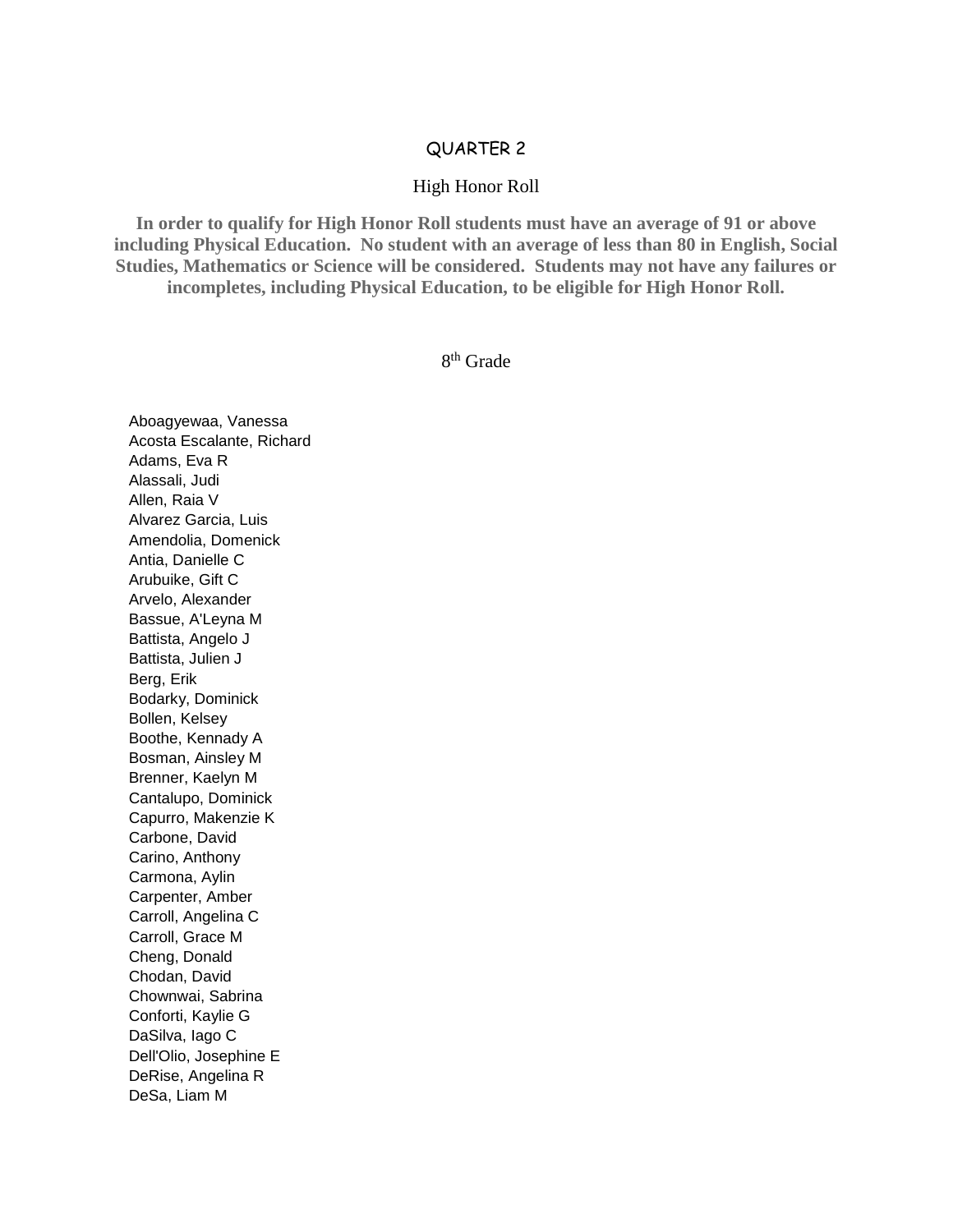Dolezal, Samuel Dorsman, Camryn Echegaray, Isabelle A Fakhoury, Sophia K Fugo, Luca Furman, Kevina Carrie Gallwitz, Cole Gonzalez, Alexandra Greene, Braeden P Gunes, Delal Hall, Tyler J Halvey, Maria T Hamilton, Ali C Harris, Brenden J Hayes, Katie Amelia Hernandez, Miranda R Hudson, Lily Ilaiyan, Mohammad Illescas, Ariel A Kaminski, Allison Jo Kennedy, John A Kenny, Avery L Kowalczyk, Matthew E Kowalczyk, Mia Kozlowski, Emma Landivar Yascaribay, Anahi D Larrow, Oleisha R Lee, Madison A Levy, Zoe B Lewis, Donavon A Lipinski, Daniel Lynn IV, David K Machado, Ivon Maher, Jenna Martin, Mallory A Martin, Rhiannon M Matus, Ava McCarthy, Jack Mejia, Gia Mezarina, Emma Mignano, Julia Elle Moazzam, Zuleikha Moghaddasi, Sheila Molina, Madison Molinelli, Gianna Moore, Maya S Morgan, Nella R Mugnano, Dylan A Munoz Guzman, Dayanara S Murali, Arjun B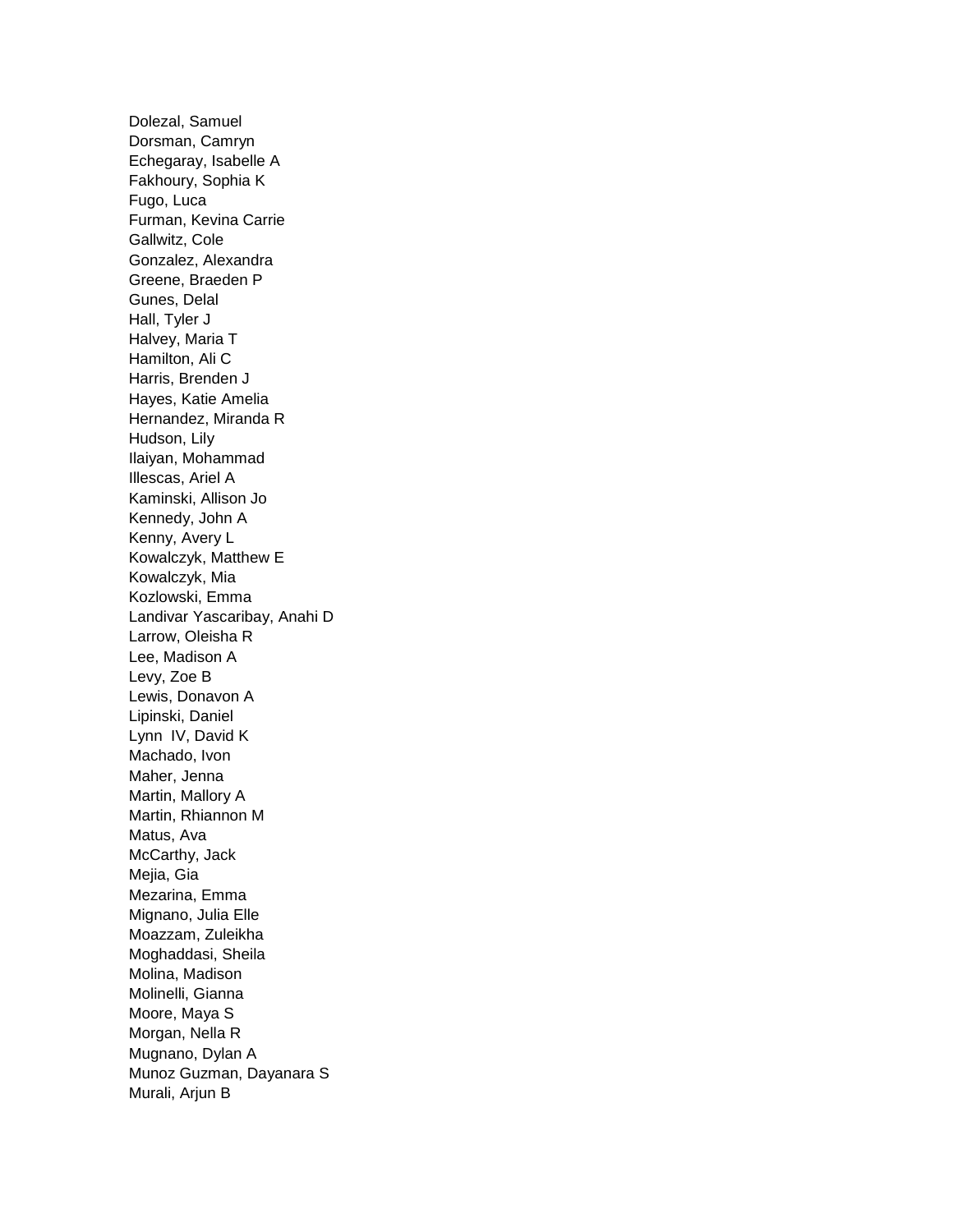Napoli, Christopher Odums, Kaelynn S Ortiz, Madison G Parra, Melissa I Perez, Ensley Edison Perez, Madison O Perino, Jacob Piazza, Samantha Price, Julia Priego Andrade, Jimena R Renzo, Makayla R Riguzzi, Juliana C Santiago, Samantha Sarno, Kevin P. Sauve, Katie M Schiller, Edward M Schultz, Tessa I Semri, Ilias Shook, Lauren Lynn Singh, Sebastian N Smith, Adrianna L Soyka, George Spadaro, Zachary Joseph Su, Miranda E Tapia Mesias, Sophia A Tapia, Dylan Toth, Ayden Travis, Grace C Tsfasman, Oriana Vasquez-Calixto, Jonathan Viggiano, Alyssa R Vinod, Alona Wagner, Nathaniel Weickel, Jacob Owen Weinberg, Lorenzo F White, Kimora M Whyte, Kaedyn Williams, Madison C Williams, Shea C Wu, Jerry Z Zandstra, Timothy Zheng, Ryan

## Honor Roll

**In order to qualify, students must achieve a scholastic average of 85 to 90 including physical education. No student with an average of less than 75 in English, Social**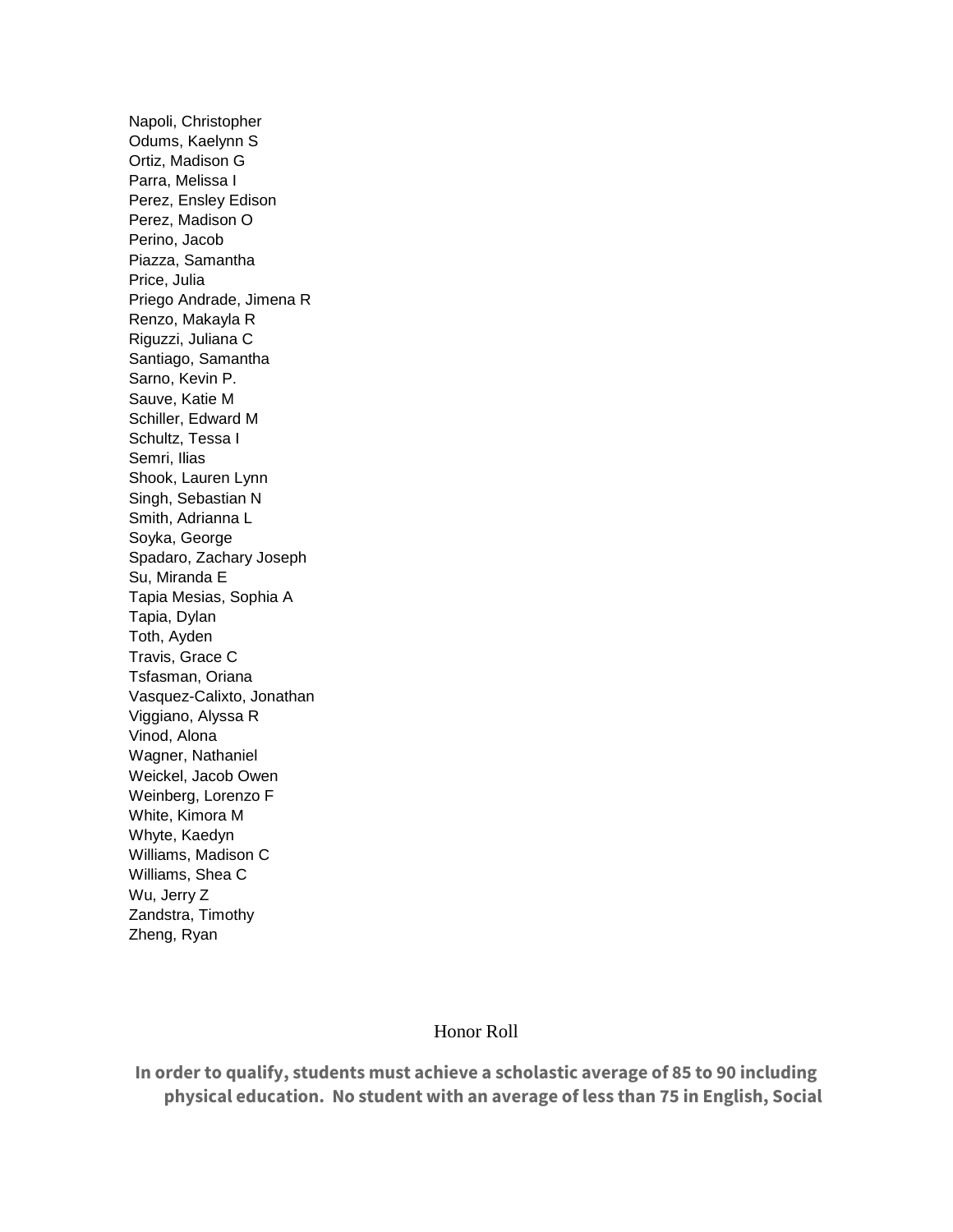## **Studies, Mathematics, or Science will be considered. Students may not have any failures or incompletes, including Physical Education, to be eligible for honor roll.**

8<sup>th</sup> Grade

Allen, Aidan M Almanzar, Jayden L Angelo, Maryrose Aroche, Justin K Ayala-Birriel, Armando J Batta, Michael Bermeo, Melody Best, Dominic T Bieber, Caleb J Borba, Jaclyn Bowman, Sydney N Bryan, Dane Cahill III, Michael J Castrejon Rodriguez, Andrew Cosentino, Julianna E Deegan, Natalie G DeGroff, Amy Nicole DeLuise, Isabella M Doering, Anabelle Dugon, Danielle Sophia D'Urbano, Giovanni Durkin, Tyler Eglit, Thomas Elzogheir, Jennah A Freno, Olivia N Galloway, Yah'Zir B Garnica Nieto, Caroline Garnot, Isabella Gauzza, Aidan Grimm, Abigail N Guzman, Jose A Hannagan, Jack D Harris, Charlotte Haskins, Sophia Henry, Giancarlo Amherst Hudson, Aidan C Illescas, Edgar Indelicato, Isabella A Islam, Toughidul Kaswer, JoJo Cat Kidd, Sophia M Klopotoski, Emma